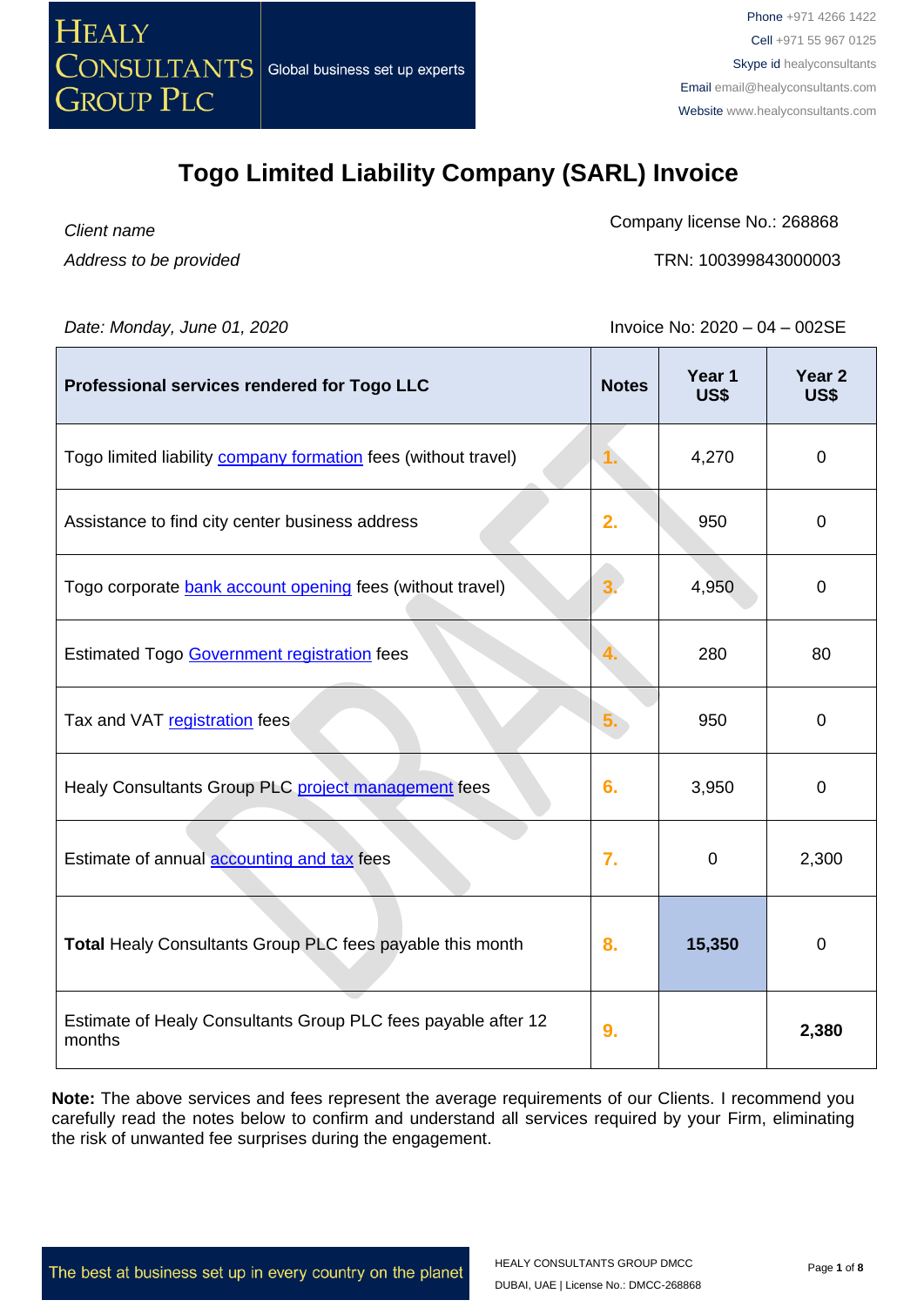

#### *Notes to invoice above*

**1.** Healy Consultants Group PLC fees to efficiently and effectively complete Togo company registration within five [weeks](http://www.healyconsultants.com/togo-company-registration/fees-timelines/) by i) choosing the optimum regulatory license for our Client's business ii) reserving a company name with the [Chamber of Commerce](http://www.ccit.tg/) iii) settling our accountant and lawyer fees and iv) preparing a high quality company incorporation application for the Chamber of Commerce.

All [engagement fees](http://www.healyconsultants.com/company-registration-fees/) are agreed and paid up front and agree to the fees published on our country web pages. Consequently, there are no hidden fees, surprises or ambushes throughout the engagement. All engagement deadlines are agreed up front in the form of a [detailed project plan,](http://www.healyconsultants.com/index-important-links/example-project-plan/) mapping out [deliverables](http://www.healyconsultants.com/deliverables-to-our-clients/) by week throughout the engagement term.



Every week during the engagement, Healy Consultants Group PLC will email our Client a [detailed](http://www.healyconsultants.com/index-important-links/weekly-engagement-status-email/)  [status update.](http://www.healyconsultants.com/index-important-links/weekly-engagement-status-email/) Our Client is immediately informed of engagement problems together with solutions. Your dedicated engagement manager is reachable by phone, Skype, live chat and email and will communicate in your preferred language.

- **2.** Before company incorporation is complete, the Togo Government must review and approve a lease agreement for office premises. If your Firm requires this service from Healy Consultants Group PLC, our one-time fee amounts to US\$950. The monthly rent thereafter will be paid independently and directly to the landlord by our Client. An estimate of such a rental for a space of 10 sqm for one employee is US\$1,500 per month.
- **3.** To secure multi-currency corporate bank account approvals for our Client's company, Healy Consultants Group PLC strategy is as follows:
	- Healy Consultants Group PLC will prepare a quality business plan for our Client's review then use the same to **i)** secure multiple banks' confirmation they welcome a formal application from our Client's business and **ii)** maximize the probability of successful multi-currency corporate bank account approvals;
	- At the time of company incorporation, we recommend to keep [the corporate structure simple](https://www.healyconsultants.com/about-us/complex-client-engagements/simplify-business-setup/) by appointing our Client's preferred individual shareholder(s) and director(s) and bank signatories – no corporate entity, nominee, trust, or tax haven holding company;
	- ✓ Our Client to appoint individuals who could timely travel to meet multiple local and international banks, if their Compliance Departments require the same before releasing multiple multi-currency corporate bank accounts numbers. If travel is required, our Firm will refund US\$950 and action this travel [policy;](https://www.healyconsultants.com/index-important-links/clients-travel-engagement/)
	- Before, during and after bank meetings, the bank's In-house Legal and Compliance Department may revert multiple times for additional documentation and information from each **i)** bank signatory / director / UBOs of the companies as well as **ii)** our Client's business and transactions;
	- If some banks decline to board our Client's business, Healy Consultants Group PLC will immediately inform our Client and action backup banking solutions;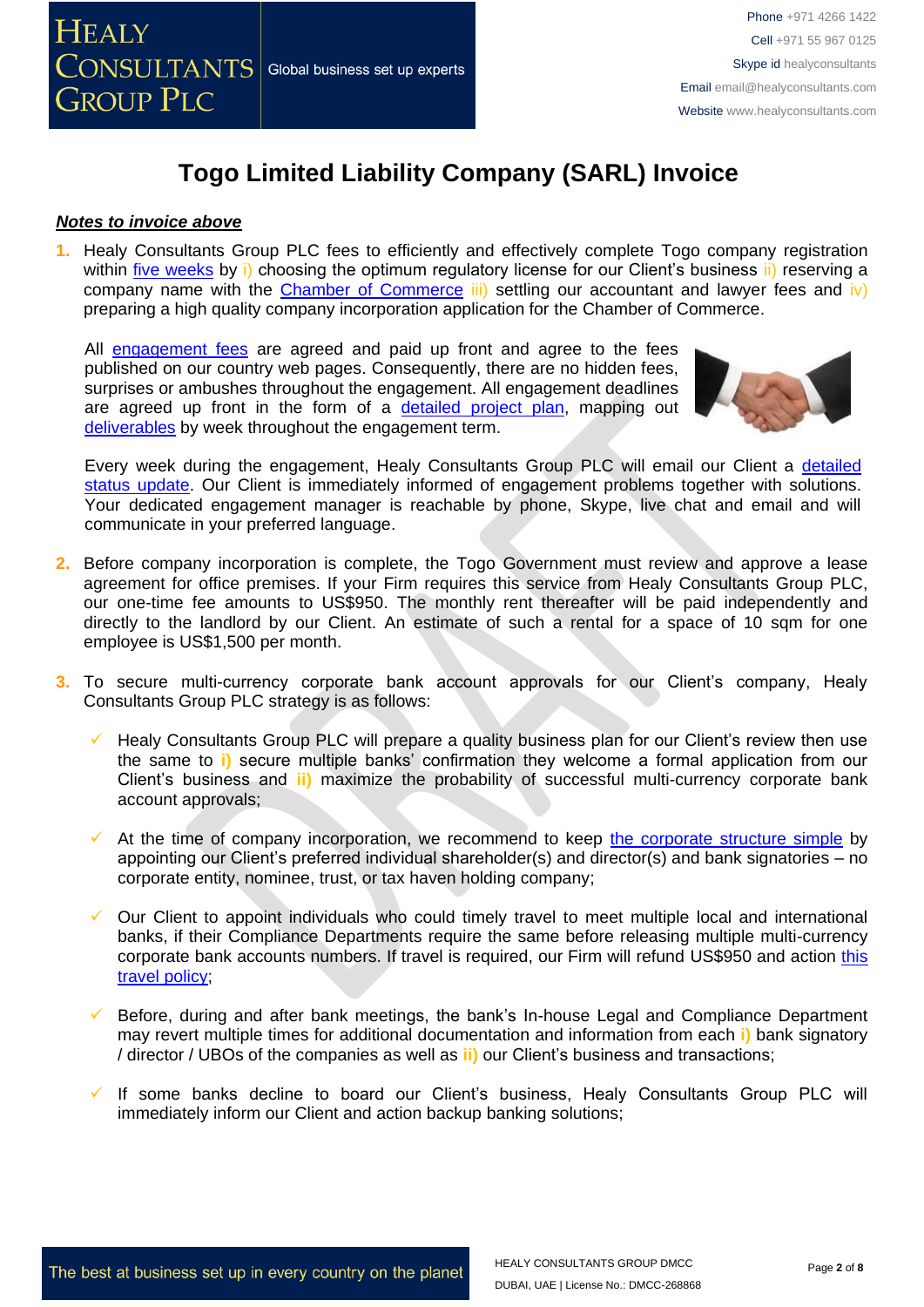- All going well in an average of 2 months following application submission, Healy Consultants Group PLC secures multiple multi-currency corporate bank account numbers for our Client's company;
- ✓ Thereafter, Healy Consultants Group PLC or the banks will courier mails and e-banking tokens to the bank signatory, who is expected to activate the internet bank account, if needed with Healy Consultants Group PLC's assistance;
- ✓ Affter corporate bank account numbers are secured and if required, Healy Consultants Group PLC to assist our Client to appoint more new shareholders and directors. However, the banks will usually only approve them as bank signatory after a face to face meeting and review and approval of a bank signatory application.

For each bank, our Firm will prepare a quality tailored business plan; to optimize the probability of corporate bank account approval. Each corporate bank account opening fee is [US\\$4,950.](https://www.healyconsultants.com/global-corporate-banking-for-resident-company/) It is a timeconsuming task; Healy Consultants Group PLC will shelter our Client from the administrative challenges. As you can appreciate, it is a difficult task to obtain bank account approval through newly formed companies when shareholders, directors and bank signatories reside overseas.

Depending on the nationality of the UBO, shareholders, bank signatories, and directors and the nature and value of the business assets and transactions, it is wise to expect that **i)** corporate bank account approvals will take an average of three months from the date of company registration and receipt of all KYC documentation and **ii)** multiple banks will request the directors AND bank signatories to travel for a one hour interview with the bank officer, before bank account opening. Refer to the notes below for more detailed important information about each corporate bank account opening procedures and requirements.

While Healy Consultants Group PLC will be glad to assist our Client to open multiple corporate bank accounts, it is challenging and time consuming to open corporate bank accounts for businesses when their shareholders, directors and bank signatories do not live in the country where the bank account is being applied for. Consequently, it will take us an average of [twelve weeks](http://www.healyconsultants.com/international-banking/bitcoin-business-bank-account/) to open each corporate bank account, counting from receipt of all required KYC documentation. Healy Consultants Group PLC will prepare a business plan for the bank to optimize the probability of corporate bank account approval.

During the corporate bank account opening process, it is common for each bank's in-house Legal and Compliance Department to request additional [due diligence](http://www.healyconsultants.com/due-diligence/) documents from potential customers including but not limited to **i)** regulatory licenses **ii)** proof of business globally and in home country including evidence of contracts, invoices and agreements with local Clients and **iii)** additional KYC information on our Client's business and place of residency, including nature and volume of transactions. We assume our Client provides most of this information within one week.

Because global interest rates are low, international banks make little profits from current accounts. Consequently, international banks appetite for new multi-currency corporate bank account opening applications is low. Consequently, global banks are more likely to reject new multi-currency corporate bank account opening applications. Because of the above, customer demand for new corporate bank accounts is very high. Consequently, international banks choose vanilla customers that tick all the boxes of a low risk Client. For example, most banks will only welcome multi-currency corporate bank account opening applications from a company registered in the same country, with local staff and office premises.

When dealing with international banks, the front office bank officer (Relationship Manager) is willing to help Healy Consultants Group PLC and our multi-national Clients. The realistic role of this bank officer is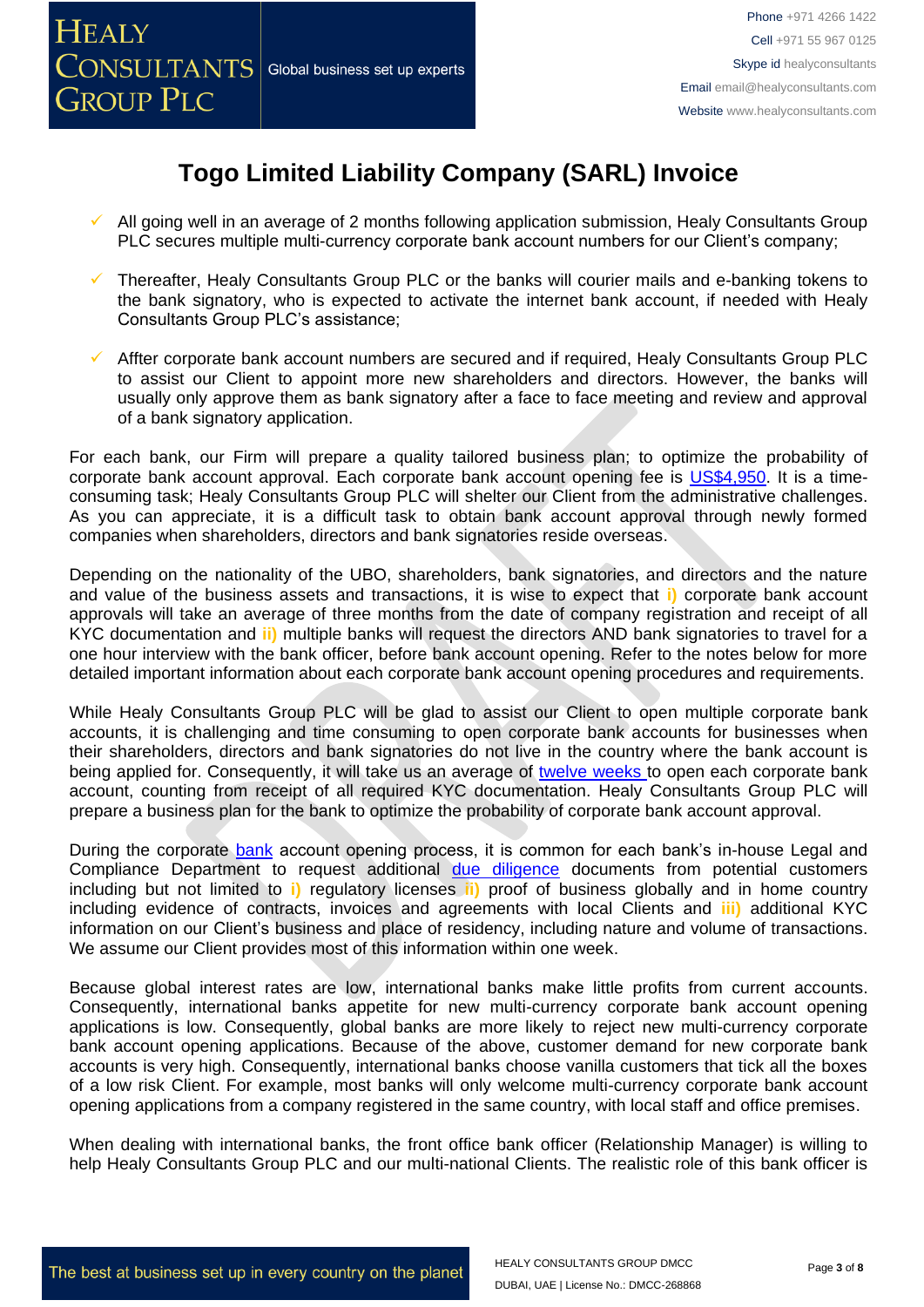to collect information and ensure an accurate and complete multi-currency corporate bank account opening application is submitted to the bank in-house Legal and Compliance Department.

Unfortunately, the bank in-house Legal and Compliance Department has ultimate power of approval over new multi-currency corporate bank account applications. This Department is extremely risk adverse and often lacks commercial reality. Furthermore, the in-house Legal and Compliance Department does not speak to customers nor to Healy Consultants Group PLC. All communications must go through the front office bank officer. Consequently, quality Clients do not get a chance to communicate directly with the bank decision makers – a chance to properly explain their business and the risks the bank perceives.

Global banks enjoy ultimate power of approval of corporate bank account applications. Consequently, guaranteed success is outside of Healy Consultants Group PLC control. What is inside our control is the preparation and submission of a high quality bank application that maximizes the likelihood of approval.

Global banks [continue to tighten](https://www.healyconsultants.com/international-banking/opening-corporate-bank-accounts/) corporate bank account opening procedures, their internal compliance departments completing more thorough due diligence of Clients. Consequently, our Client should expect the bank account approval period at least 2 months and on average 3 months.

During the engagement, banks will revert to Healy Consultants Group PLC and our Client to request additional KYC information, including **i)** details of existing business setup; **ii)** reason for opening bank accounts in the specific jurisdiction; **iii)** list of suppliers and Clients in the jurisdiction; i**v)** lease agreement; and **v)** proof of net worth from the shareholders and evidence the same are complying with their local taxation reporting obligations. As always, Healy Consultants Group PLC will liaise with the bank to secure exemption from these requirements.

All banking charges, certification and translation and other third-party fees incurred during the corporate bank account opening process are to be borne by our Client, never by the nominees. These additional fees are to be payable in advance of any disbursement.

Healy Consultants Group PLC will supply the banks with the proof of addresses and other due diligence supplied by our Client. Hopefully they will accept the same and do not revert requesting additional documents; From our side we will relentlessly negotiate for banks waivers. Healy Consultants Group PLC expects the bank's risk department to request additional [due diligence](http://www.healyconsultants.com/due-diligence/) from our Client's business and from the bank signatory, directors, shareholders and UBOs. We assume our Client will timely supply this information and supporting documents or there will be engagement delays.







Société Inter Africaine de **Banque** 

**4.** This fee is an estimate of government costs payable during your Firm's engagement. For transparency purposes, all government fee payments will be supported by original receipts and invoices. Examples of government costs include **i)** notarize company deeds with Togolese Public Notary and **ii)** pay the registration fees with the [Chambre de Commerce et d'Industrie du Togo.](http://www.ccit.tg/) Following engagement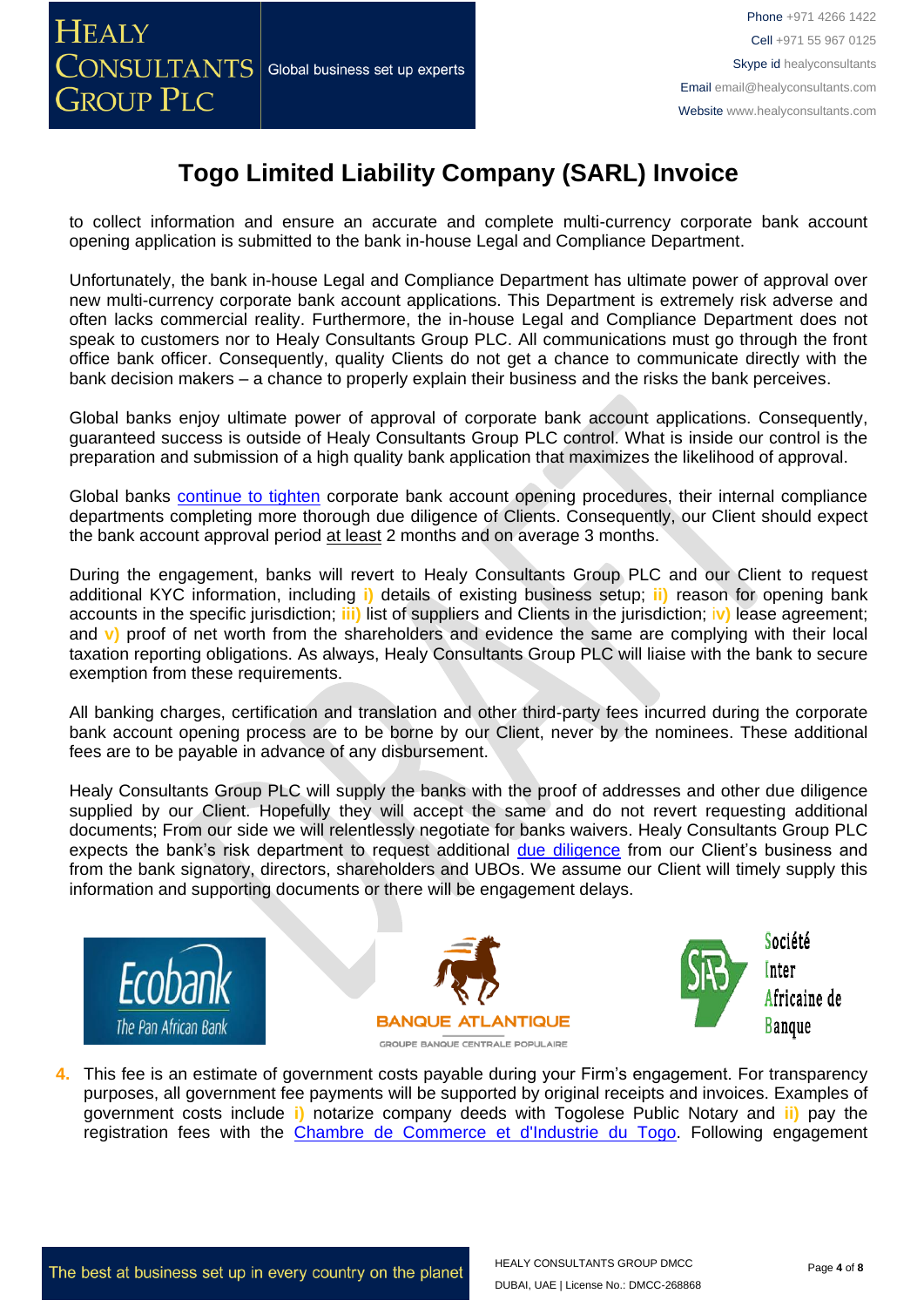completion, Healy Consultants Group PLC will refund our Client any excess of funds received over actual Government costs paid.

- **5.** In accordance with Togo Tax Law [Directive n°02/ 98/CM/UEMOA du 22 décembre 1998,](http://www.droit-afrique.com/images/textes/Afrique_Ouest/UEMOA%20-%20Directive%20TVA.pdf) each entity must register for corporate tax and VAT at the Togo [Ministry of Finance.](http://www.republicoftogo.com/Toutes-les-rubriques/Finances)
- **6.** Healy Consultants Group PLC project management fees relate to time and resources dedicated to:
	- **a.** thoroughly researching and planning Togo business set up for our Client;
	- **b.** devising strategies to **i)** minimise the total engagement period **ii)** complete the engagement without our Client travelling and **iii)** avoid the need for a specific regulatory license;
	- **c.** Negotiate with the Togo Government **i)** low level of share capital requirements and **ii)** avoiding the need for a Togolese national [shareholder;](http://www.healyconsultants.com/corporate-advisory-services/nominee-shareholders-directors/national-shareholder-services/)
	- **d.** Drafting a feasibility study, neccesary for the pre-approval process;
	- **e.** agreeing the optimum corporate structure with our Client;
	- **f.** submitting a high-quality branch incorporation application to the [Chamber of Commerce;](http://www.ccit.tg/)
	- **g.** choosing the optimum regulatory license for our Client's business activities;
	- **h.** injecting the paid up share capital on our Client's behalf;
	- **i.** collating and supervising the legalisation and attestation and translation of Client documents;
	- **j.** weekly detailed engagement [status updates](http://www.healyconsultants.com/index-important-links/weekly-engagement-status-email/) to our Client and weekly Friday conference calls;
	- **k.** payment of retainer fees to multiple local lawyers and accountants;
	- **l.** ensuring our Client complies with local regulations and legally owns and controls the new entity;
	- **m.**ascertaining the specific accounting, tax, legal and compliance considerations;
	- **n.** finding solutions to [challenges that occur](http://www.healyconsultants.com/engagement-project-management/) throughout the engagement;
	- **o.** determining the local and international tax obligations of the new entity, including corporate income tax, payroll taxes, withholding tax and sales taxes.
- **7.** For an active trading company, these accounting and tax fees are an estimate of Healy Consultants Group PLC fees to efficiently discharge your annual company accounting and tax obligations. Following receipt of a set of draft accounting numbers from your company, Healy Consultants Group PLC will more accurately advise accounting and tax fees. For a dormant company, Healy Consultants Group PLC fees are only US\$950.



**8.** All fees quoted in this invoice correspond to fees quoted [on Healy Consultants Group PLC's](http://www.healyconsultants.com/company-registration-fees/) website. Please review this invoice carefully to identify errors. During the rush of the business day, it is possible that our Firm inadvertently made fee calculation errors, typing errors or omitted services or fee payments from Clients. In the unfortunate event you identify invoice errors, please revert to me directly re the same. I apologize in advance if I or my staff made invoice errors.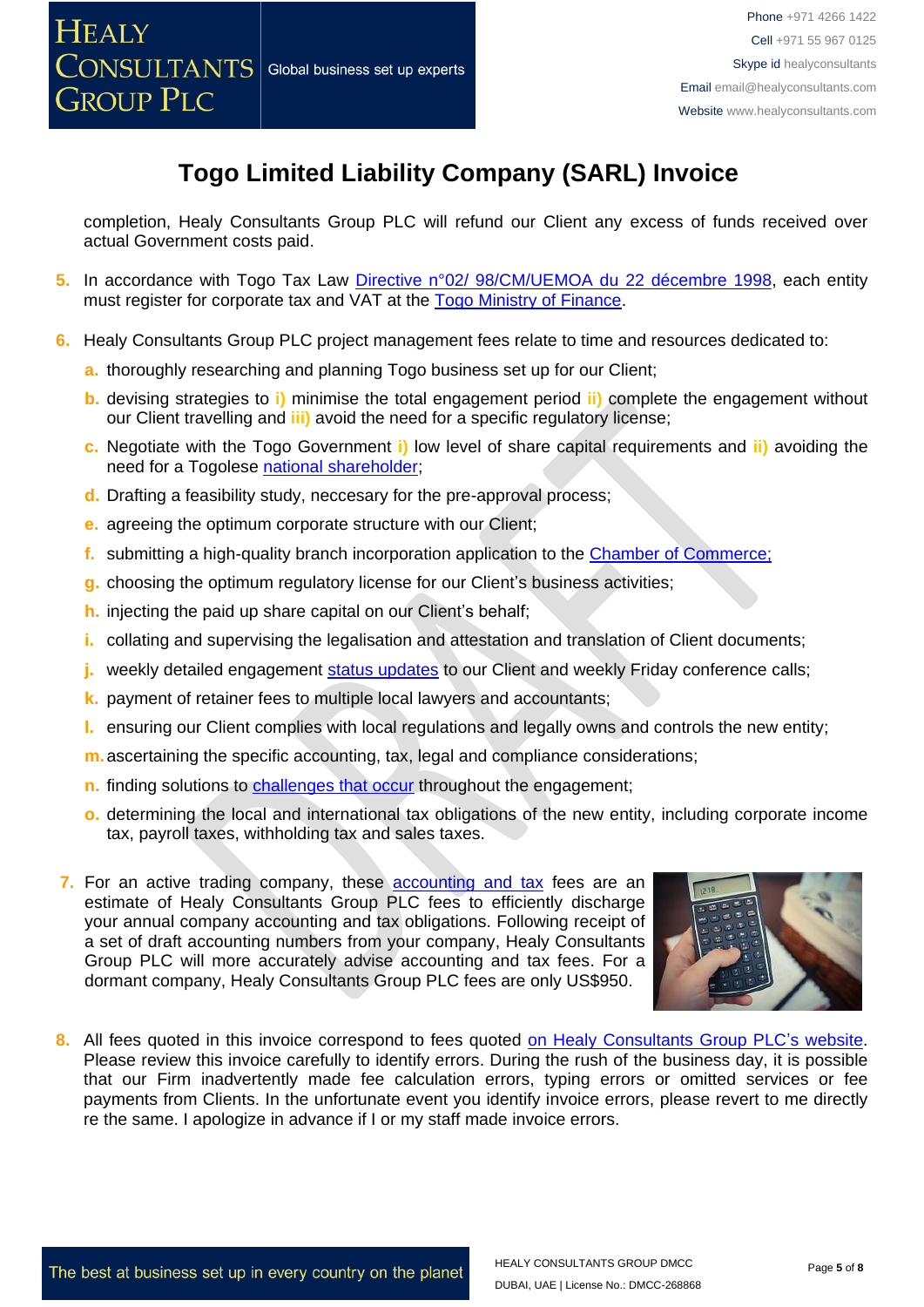

- **9.** Assuming our Clients re-engage Healy Consultants Group PLC in year 2, this fee is an estimate of the fees payable next year, 12 months after the date of company registration.
- **10.** The fees quoted in this invoice are a prediction of the fees required to efficiently and effectively complete this engagement in a timely manner. If during the engagement Healy Consultants Group PLC realizes that the project is more complex than anticipated, requiring a large additional investment of time, my Firm will revert to request additional fees. If Healy Consultants Group PLC completes the engagement faster and more easily than expected, Healy Consultants Group PLC is happy to refund some fees to our Client.
- 11. Engage Healy Consultants Group PLC to **project manage** business set up in every country on the planet. We are the best in the [world](http://www.healyconsultants.com/best-in-the-world/) at what we do, timely completing the A to  $Z$  of every country engagement.
- **12.** In accordance with Togo's [Code des investissements Loi n° 89-22 du 31 octobre 1989,](http://www.droit-afrique.com/images/textes/Togo/Togo%20-%20Code%20des%20investissements.pdf) the issued share capital of US\$100 (CFA25,000) must be deposited to the company bank account before company incorporation. To optimize engagement efficiency and minimize delays, Healy Consultants Group PLC is happy to deposit these funds on behalf of our clients.
- 13.If our Client and Healy Consultants Group PLC properly plan this engagement, our Clients will *not* have to travel during this engagement. Healy Consultants Group PLC will efficiently complete company registration and corporate bank account opening in a timely manner without our Client presence. Instead, our Client will need to **i)** sign and get documents legalized in the embassy in their country of origin and **ii)** courier the originals to Healy Consultants Group PLC office.



- **14.** Depending on our Client's business and nationality, the Government may require a special regulatory license to carry on your business in the country. Healy Consultants Group PLC will assist our Client secure license approval; there may be additional engagement fees. However, the Government enjoys ultimate power of approval of company registrations and business licenses.
- 15. If our Client requires [nominee shareholder and director services,](http://www.healyconsultants.com/corporate-outsourcing-services/nominee-shareholders-directors/) Healy Consultants Group PLC will be pleased to assist. Our fee for professional, passive nominee corporate shareholder amounts to US\$2,100 per annum. Our fee to be both nominee director and shareholder amounts to US\$6,600 per annum. Being the sole shareholders and sole director of a Client's company exposes Healy Consultants Group PLC to reputation, litigation and financial risk.
- **16.** Monthly, quarterly and mid-year Government tax obligations include monthly and quarterly payroll reporting, VAT and corporation tax return filing. If you need our help, Healy Consultants Group PLC can complete monthly Government reporting for a monthly fee of US\$860. Healy Consultants Group PLC monthly support will include i) receiving in Dropbox the monthly invoices from our client ii) labelling monthly bank statement transactions iii) preparing and submitting VAT returns and iv) submitting monthly employee payroll reporting.
- **17.** It is important our Clients are aware of their personal and corporate tax obligations in their country of residence and domicile. Let us know if you need Healy Consultants Group PLC help to clarify your local and international annual tax reporting obligations.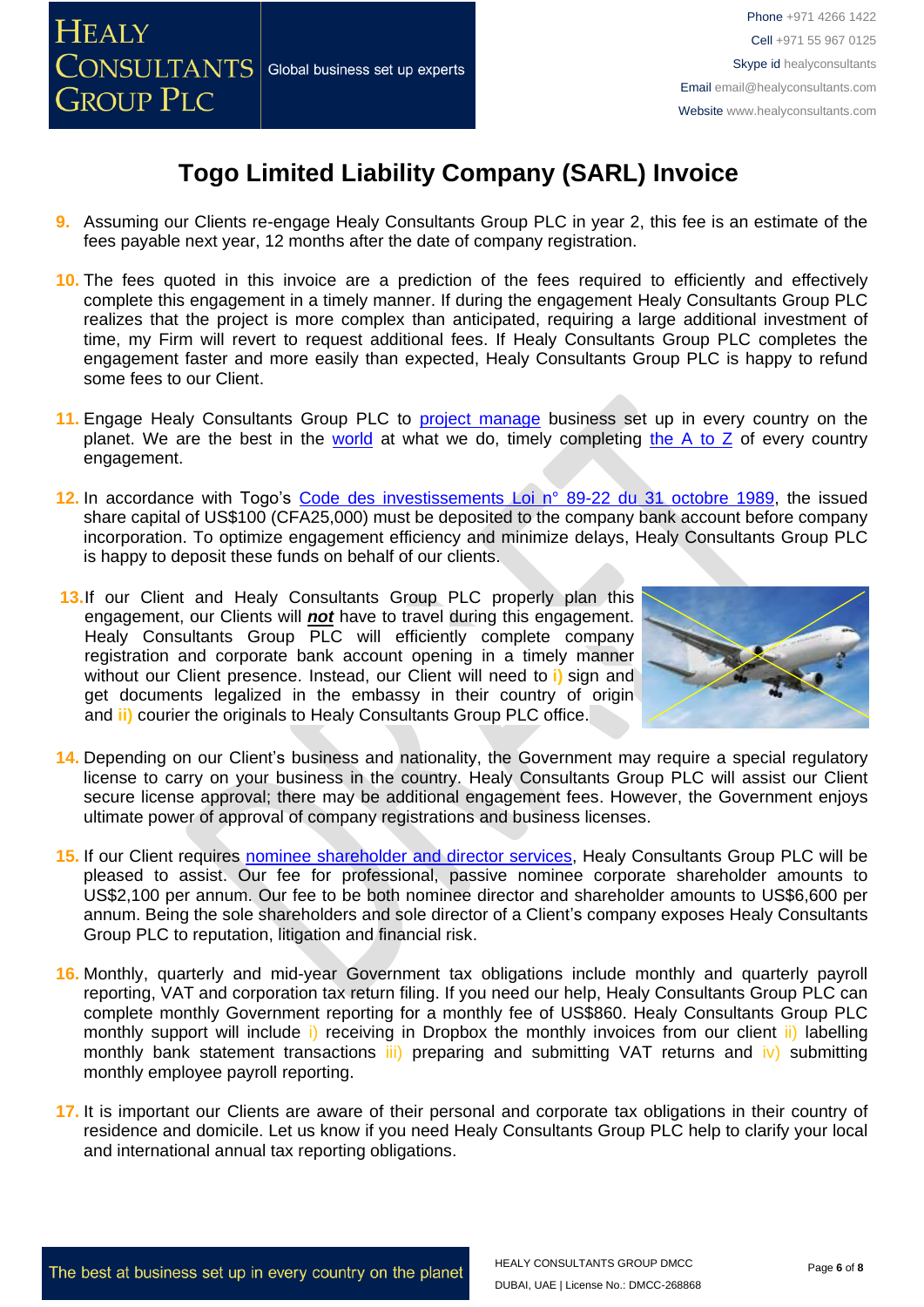

- **18.** If required, Healy Consultants Group PLC will be pleased to assist your firm to secure [employee visa](https://www.healyconsultants.com/corporate-advisory-services/migration/) approvals. Our fee is US\$3,950 for the first employee, US\$2,950 for the second employee, US\$1,950 per employee thereafter. Our employee visa fees includes preparation of a quality visa application and submitting to the correct Government immigration officers. The Government enjoys ultimate power of approval of visa applications. Consequently, guaranteed success is outside of Healy Consultants Group PLC' control. What is inside our control is the preparation and submission of a high quality immigration visa application that maximizes the likelihood of visa approval.
- **19.** During the engagement, shareholders and directors' documents may need to be translated into French; before the Government and Bank approves company registration and corporate bank account opening respectively. Consequently, our Client should budget for possible additional translation and embassy attestation fees. Either our Client or Healy Consultants Group PLC can complete this administrative task.

As always, Healy Consultants Group PLC will negotiate with all third parties to eliminate or reduce additional engagement costs. For transparency purposes, all third-party fee payments will be supported by original receipts and invoices. Examples of possible third-party payments include **i)** embassy fees **ii)** notary public costs **iii)** official translator fees.

- **20.** Some of our Clients require an [immediate Togo](http://www.healyconsultants.com/turnkey-solutions/) solution. With this strategy, within a day Healy ( Consultants Group PLC can supply our Client **i)** an existing dormant Togo company number and **ii)** an already approved Togo corporate bank account number and **iii)** a business address. Turnkey solutions are attractive to those entrepreneurs who wish to immediately close a country deal, sign a contract or invoice a customer.
- 21. As stipulated on our [business website](http://www.healyconsultants.com/) and in section 3 of our engagement letter, Healy Consultants Group PLC will only commence the engagement following **i)** settlement of our fees and **ii)** completion and signing of our legal engagement letter.
- **22.** Healy Consultants Group PLC will only incorporate your company after 75% of [due diligence](http://www.healyconsultants.com/due-diligence/)  [documentation](http://www.healyconsultants.com/due-diligence/) is received by email. Healy Consultants Group PLC will only open a corporate bank account after 100% of the Client's original due diligence documentation is received by courier.
- 23. During the annual renewal engagement with our Client, our in-house Legal and Compliance **[Department](http://www.healyconsultants.com/about-us/key-personnel/cai-xin-profile/)** reviews the quality and completeness of our Client file. Consequently, Healy Consultants Group PLC may revert to our Client to ask for more up to date [due diligence documentation.](http://www.healyconsultants.com/due-diligence/)
- 24. To assist our Clients to minimize foreign exchange costs, we offer the payment in SG\$, Euro, Pounds or US\$. Kindly let me know in which currency your Firm prefers to settle our fees and I will send an updated invoice, thank you.
- 25. Some of our Clients' engage Healy Consultants Group PLC to recruit [local employees.](http://www.healyconsultants.com/corporate-outsourcing-services/how-we-help-our-clients-recruit-quality-employees/) We have a lot of experience in this area and we are quite skilled at securing quality candidates for our Clients.